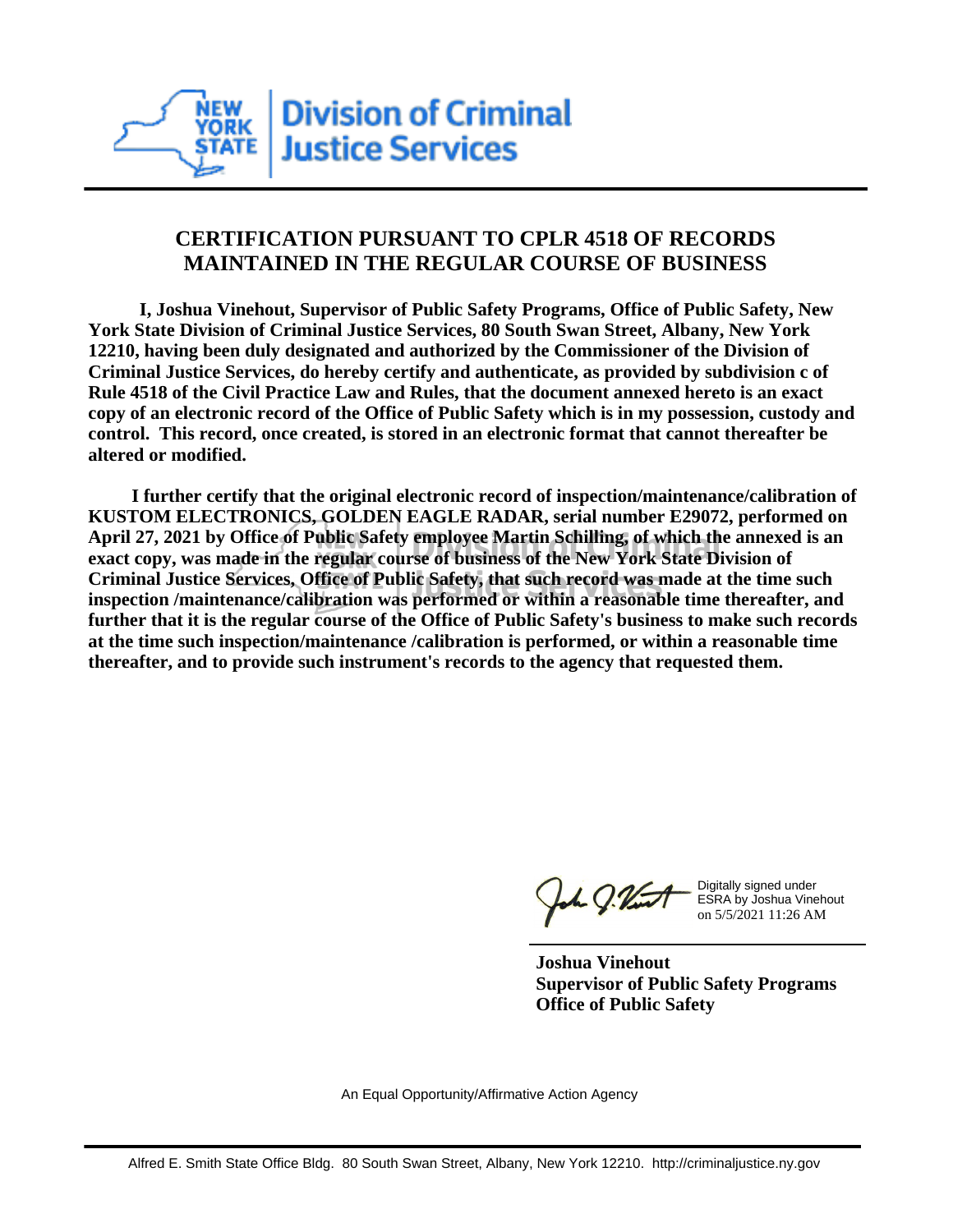## **RADAR RECORD OF INSPECTION / MAINTENANCE / CALIBRATION**

## **Name of Submitting Agency: Wayne County Sheriff`s Office Manufacturer: KUSTOM ELECTRONICS Model: GOLDEN EAGLE Date: April 27, 2021 Serial Number: E29072**

 **I hereby certify that KUSTOM ELECTRONICS RADAR, model GOLDEN EAGLE, serial number E29072/ / KM33220 / / KM33256, has been calibrated using standards whose accuracies are established by the National Bureau of Standards, or have been derived by the ratio type of self calibration techniques. Calibration has been effected by controlled tests performed on the date indicated above.**

| <b>Test No</b> | <b>Internal Standard</b>                   | <b>Test Result</b> |
|----------------|--------------------------------------------|--------------------|
|                | 32 MPH                                     | 32 MPH             |
| <b>Test No</b> | <b>Certification Standard (Stationary)</b> | <b>Test Result</b> |
|                | 55 MPH                                     | 55 MPH             |
|                | 30 MPH<br>YORK                             | 30 MPH             |
| <b>Test No</b> | <b>Certification Standard (Moving)</b>     | <b>Test Result</b> |
|                | <b>55 MPH</b>                              | <b>25 MPH</b>      |
|                | 30 MPH                                     |                    |

**Turning Fork Certification / Date of Certification: April 27, 2021**

| <b>Serial Number</b> | Frequency | <b>Test Result</b> |
|----------------------|-----------|--------------------|
| .3630                | 5894 HZ   | 55 MPH             |

**The above stated tuning fork has been tested and found to oscillate at 5894 Hertz. It will cause a calibration signal of 55 MPH when used with a Doppler traffic radar operating at 35,500 Mhz.**

| <b>Serial Number</b> | Frequency | <b>Test Result</b> |
|----------------------|-----------|--------------------|
| 65456                | 3213 HZ   | 30 MPH             |

**The above stated tuning fork has been tested and found to oscillate at 3213 Hertz. It will cause a calibration signal of 30 MPH when used with a Doppler traffic radar operating at 35,500 Mhz.**

 **I further certify that the entries made in these records were made at the time that the inspection /maintenance/calibration of the above identified RADAR was performed, or within a reasonable time thereafter.**

 *page 1 of 2* 

Digitally signed under ESRA by Martin Schilling on 4/27/2021 1:07 PM

**Martin Schilling Highway Safety Equipment Technician Office of Public Safety**

**\_\_\_\_\_\_\_\_\_\_\_\_\_\_\_\_\_\_\_\_\_\_\_\_\_\_\_\_\_\_\_\_\_\_\_\_\_**